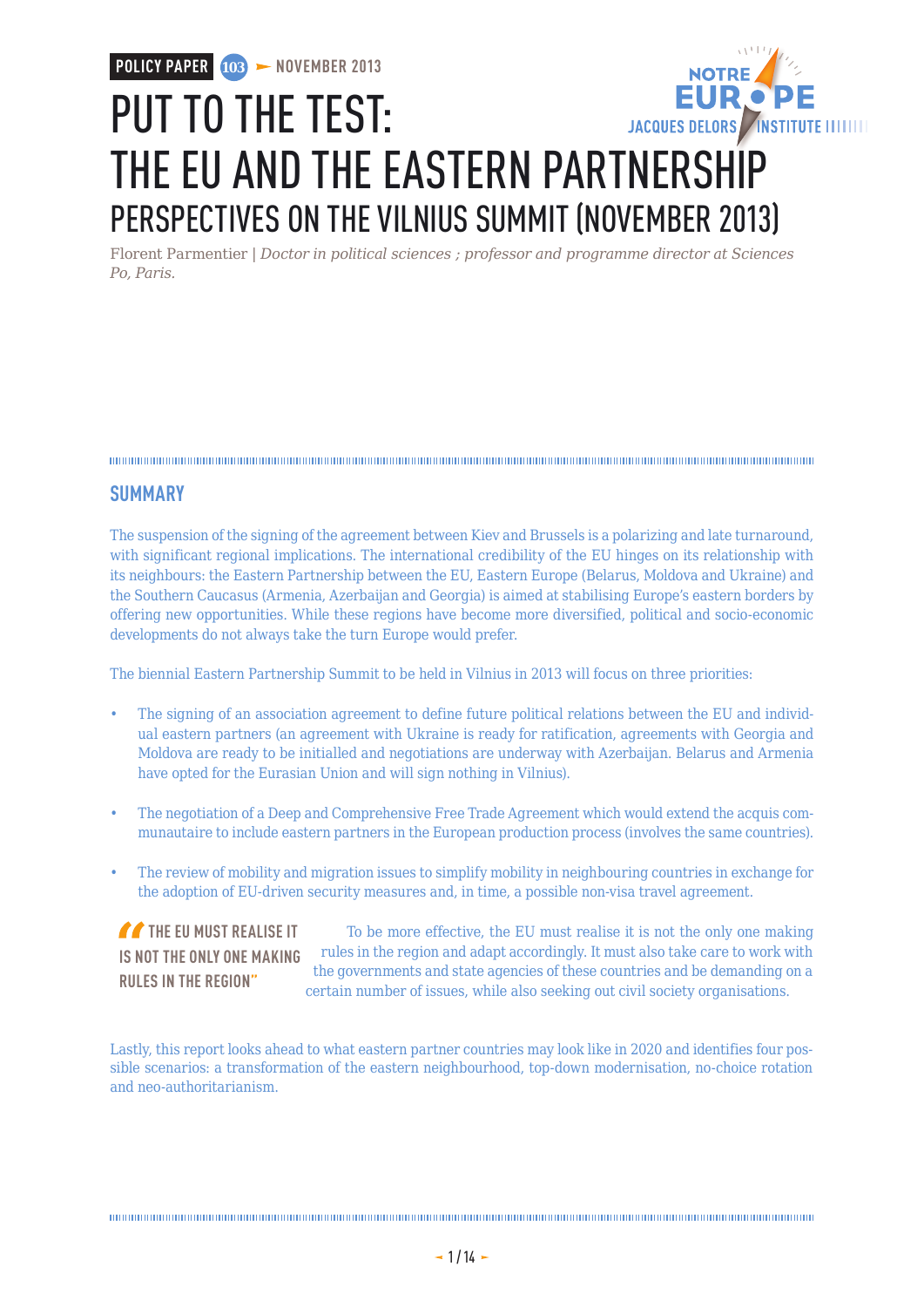# **TABLE OF CONTENTS**

| <b>INTRODUCTION</b>                                                                       | 3  |
|-------------------------------------------------------------------------------------------|----|
| 1. Challenges of the Eastern Partnership                                                  | 4  |
| 1.1. A diverse range of eastern partners                                                  | 4  |
| 1.2. More authoritarian regimes                                                           | 5  |
| 1.3. Unequal socio-economic change                                                        | 6  |
| 2. The Eastern Patnership: objectives and factors to consider                             | 7  |
| 2.1. Development of the partnership                                                       | 7  |
| 2.2. Seeking a political partnership                                                      | 8  |
| 2.3. Economic convergence through the Deep and Comprehensive Free Trade Agreement (DCFTA) | 8  |
| 2.4. Mobility and migration                                                               | 9  |
| 3. Recommendations for the Eastern Partnership                                            | 10 |
| 3.1. Recognise the multipolar nature of the neighbourhood                                 | 10 |
| 3.2. Enforce government compliance and involve civil society stakeholders                 | 11 |
| CONCLUSION. PROSPECTS FOR THE EASTERN PARTNERSHIP IN 2020                                 | 12 |
| <b>BIBLIOGRAPHY</b>                                                                       | 13 |
| ON THE SAME THEMES                                                                        | 14 |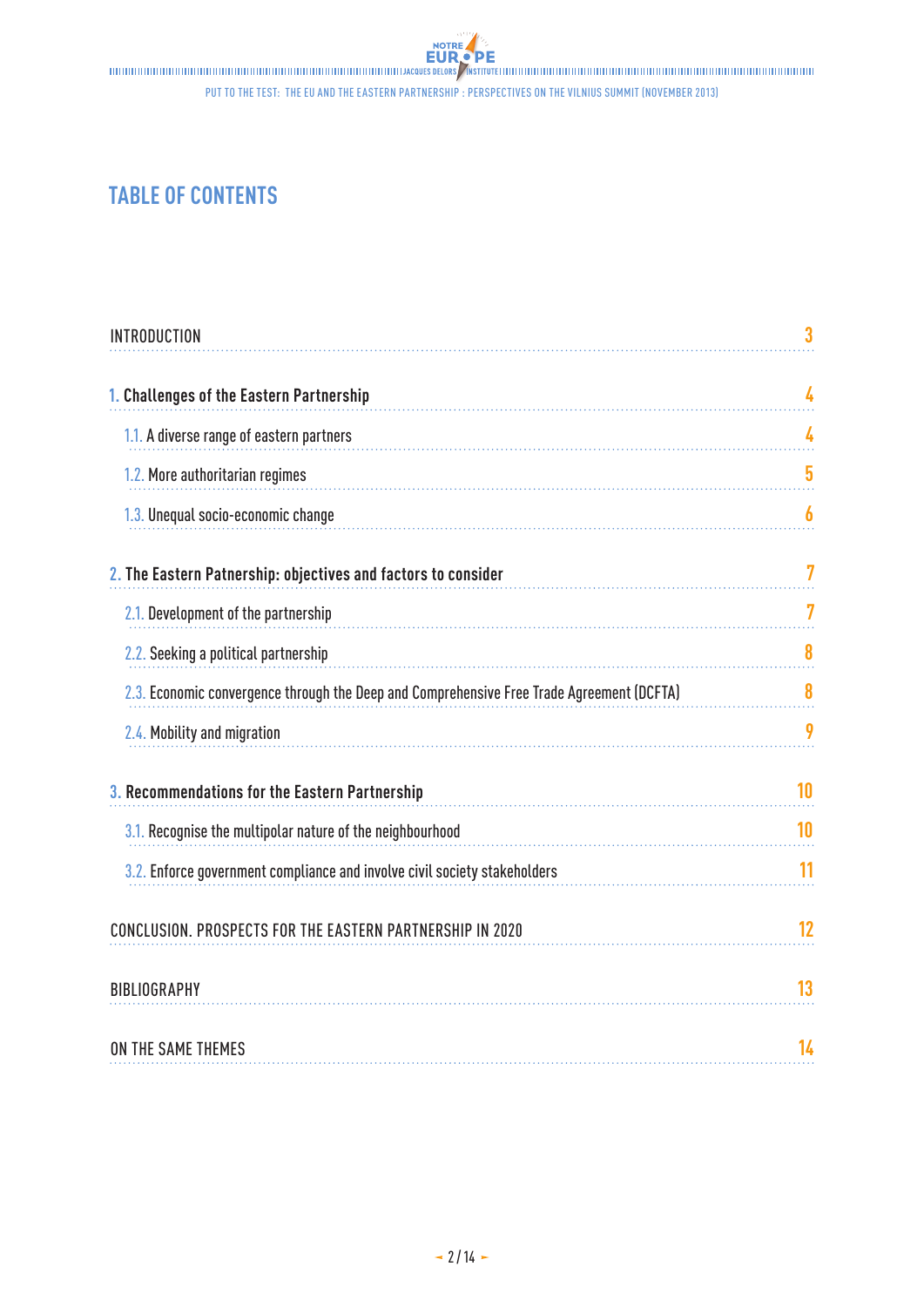# <span id="page-2-0"></span>**INTRODUCTION**

urope's neighbourhood is the ultimate test of its foreign policy: if the European Union (EU) is incapable of shaping the future of its adjacent geographical environment, it need not aspire to be anything more than one simple regional power among others. Europe's potential to be a model is one of the major issues at stake at the Vilnius Summit in November, focused on the six countries of the Eastern Partnership (EaP): Armenia, Azerbaijan, Belarus, Georgia, Moldova and Ukraine. E

 **EUROPE'S NEIGHBOURHOOD IS THE ULTIMATE TEST OF ITS FOREIGN POLICY"**

Economic, political and social differences abound, however, in the European neighbourhood, both in the former Soviet East and the Mediterranean South. Deep differences also exist within both those regions, and, in the priorities and interests of individual Member States (France and Germany, for example) towards the East and South, a source of frequent adjustments. In the 1990s, the Barcelona Declaration and creation of the Euro-Mediterranean Partnership in 1995 was France's response to the enlargement policy driven by Berlin. Then, in the 2000s, the South-East balancing act drove creation of the European Neighbourhood Policy, which, originally

intended for Eastern Europe, was extended to include the Southern Caucasus and, pointedly, the Mediterranean countries. Finally, Poland and Sweden initiated the creation of the Eastern Partnership in 2009 as a strategic response to the Union for the Mediterranean driven by France the previous year. In this context, the European institutions have clearly acted as a compass and referee to reconcile the differing perspectives of Member States.

Above all, the Eastern Partnership is an attempt by Europe to export its legislative and political model to a region seen as both unstable and as a potential source of destabilisation elsewhere. This goal is pursued in three ways: by fostering extensive political ties through association agreements; by enhancing economic integration through Deep and Comprehensive Free Trade Agreements (DCFTA); and by increasing mobility. This cooperation is both high-level, with the Eastern Partnership Summit, meetings of foreign affairs ministers and other ministers, as well as with working groups, the European Parliament (Euronest) and civil society.

Four years after its launch and two years after political reform of the European Neighbourhood Policy (to include the "more for more" principle), and a few days after Ukraine's defection, where does the Eastern Partnership stand? This question is explored through a first-time assessment of eastern partners. Further European integration depends on the current offer of the Partnership on the EU side. This paper identifies possible paths to making this policy more effective, and on the basis of these considerations, examines where the EaP may be in 2020.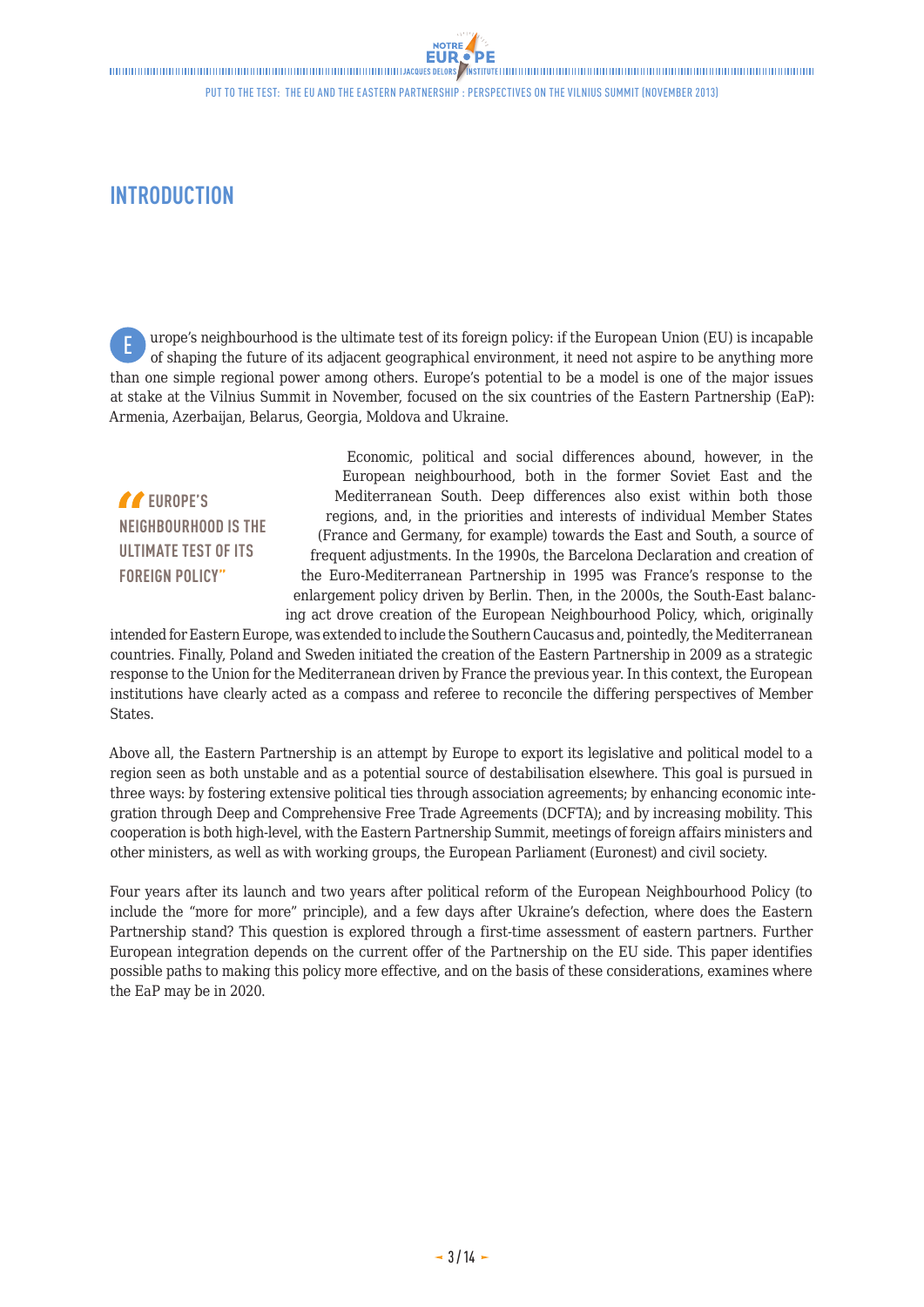<span id="page-3-0"></span> $\blacksquare$ Put to the test: the EU and the Eastern Partnership : Perspectives on the Vilnius Summit (November 2013)

# 1. Challenges of the Eastern Partnership

## **1.1. A diverse range of eastern partners**

Far from forming a homogenous region, and though they share a tsarist and soviet past, the member countries of the EaP are highly diverse – and differences are growing. Among these countries, Ukraine is a key component: it represents around 60% of the surface area of the EaP and about as much of its population and overall wealth.

|  |  |  |  | Table 1   – Physical and human indicators |
|--|--|--|--|-------------------------------------------|
|--|--|--|--|-------------------------------------------|

| <b>COUNTRY</b> | <b>SURFACE AREA</b><br>(IN THOUSANDS OF SQ.KM) | POPULATION (IN MILLIONS) | <b>POPULATION DENSITY</b><br>(PEOPLE PER SQ.KM) | PERCENTAGE OF MINORITIES |
|----------------|------------------------------------------------|--------------------------|-------------------------------------------------|--------------------------|
| Armenia        | 29.7                                           | 3.0                      | 100.0                                           | 2.1% (2001)              |
| Azerbaijan     | 86.6                                           | 9.6                      | 110.7                                           | 9.4% (1999)              |
| <b>Belarus</b> | 207.6                                          | 9.6                      | 46.1                                            | 16.3% (2009)             |
| Georgia        | 69.7                                           | 4.6                      | 65.4                                            | 16.2% (2002)             |
| Moldova        | 33.8                                           | 3.6                      | 106.9                                           | 21.8% (2004)             |
| <b>Ukraine</b> | 4234.8                                         | 44.6                     | 73.9                                            | 22.2% (2001)             |

Source: CIA World Factbook 2013

Diversity in the region can be briefly summarised in the following four points:

- Geography: EaP countries form two distinct geographical areas: Eastern Europe, with some countries bordering EU Member States (Latvia, Lithuania and Poland in the case of Belarus; Poland, Slovakia, Hungary and Romania in the case of Ukraine, and Romania in the case of Moldova) and the Southern Caucasus (Azerbaijan, Armenia and Georgia), which do not border any of the 28 EU countries.
- Security: separatist conflicts, which emerged with the fall of the Soviet Union, are ongoing in three countries: Azerbaijan (in Nagorno-Karabakh), Georgia (South Ossetia and Abkhazia) and Moldova (Transnistria). A stubborn status quo seems to apply to these unresolved conflicts, which are used by Russia to assert its influence in the countries concerned. On the ground, each conflict has evolved differently. Of the remaining three countries, Armenia is directly involved in the Nagorno-Karabakh conflict, while Ukraine has successfully quelled separatist unrest despite the country's strong regional identities (in Crimea, Odessa and Transcarpathia). Belarus is not the site of any regional conflict.
- Geostrategy: three states have demonstrated an interest in enhancing ties with the EU, and stated their wish to go so far as to join it: Georgia, Ukraine and Moldova. Progress in this direction has varied, however, depending on changes in governments and how successful ambitious domestic reform efforts have been. Armenia has launched certain reforms negotiated with the EU, but has announced a preference to join the Eurasian Union. Belarus and Azerbaijan essentially use European partners to obtain further independence from Moscow.
- Minorities: Armenia, and to a lesser degree, Azerbaijan, are very homogenous states, in contrast to the other countries, where between 16 and 22% of the population is a minority. A Russian minority community, based primarily in the north, Kiev, Crimea and Odessa, makes up approximately 17% of Ukraine's total population. This minority group is relatively smaller in the other countries.

The same diversity is observed in the political and socio-economic transformations occurring in these countries.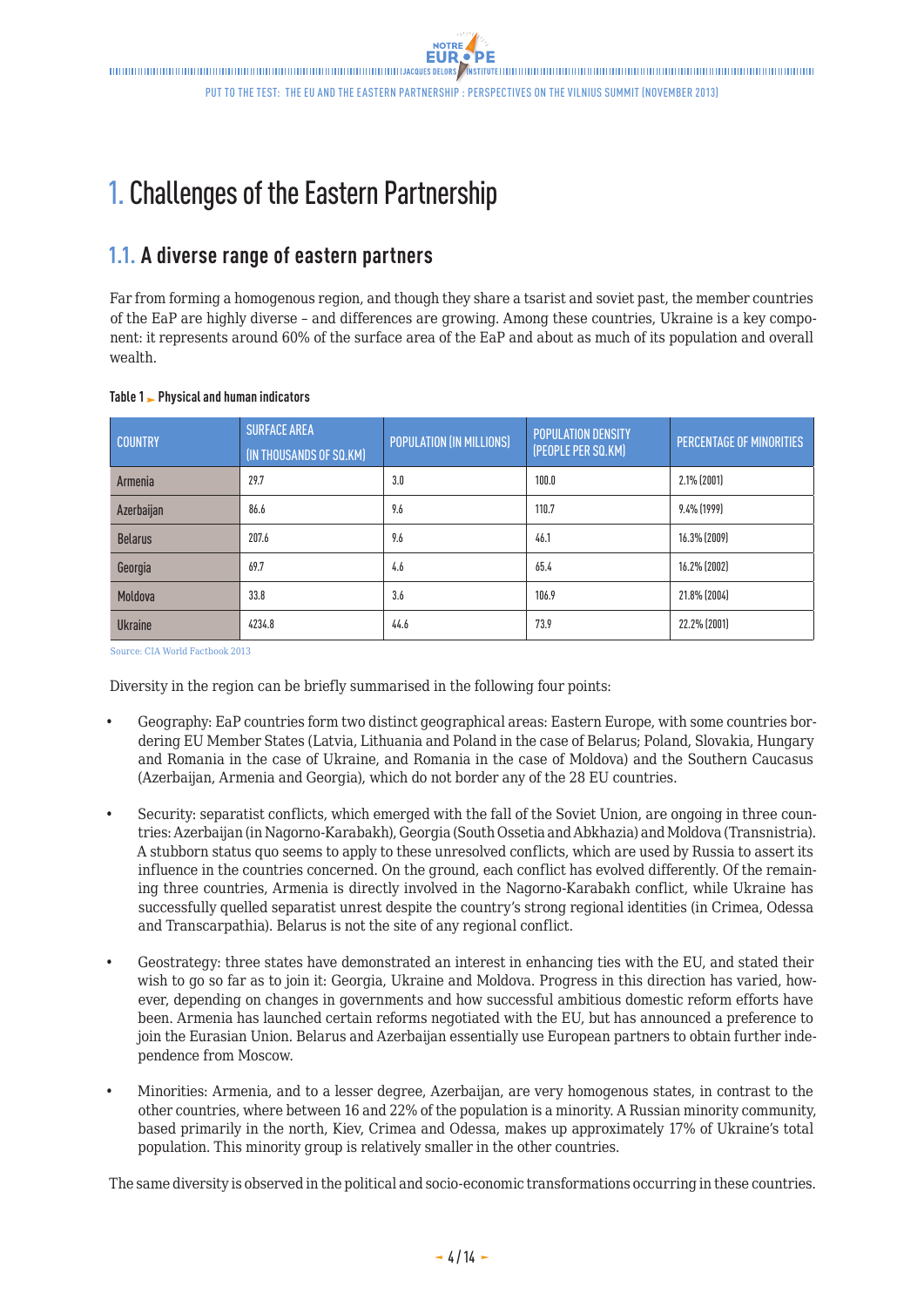## <span id="page-4-0"></span>**1.2. More authoritarian regimes**

The 2011 review of the European Neighbourhood Policy<sup>1</sup> advanced the notion of "deep and sustainable democracy", thus breaking with a heavily procedural approach based on seven criteria: elections, freedom of the press, freedom of association and assembly, human rights and non-discrimination, judiciary independence, quality of public administration, levels of corruption and political accountability. Europe's push to export democracy runs up against tough local conditions, however.

*C* EUROPE'S PUSH TO **EXPORT DEMOCRACY RUNS UP AGAINST TOUGH LOCAL CONDITIONS"**

Three countries have outpaced others on progress in democratic pluralism: Georgia, Ukraine and Moldova. All have been the stage of "colour revolutions": the Rose Revolution in Georgia in 2003, the Orange Revolution in Ukraine in 2004 and the 2009 Twitter Revolution in Moldova. In each case, the prospect of securing reform based on the European model appeared to confirm itself, but results have actually been fairly disappointing.

Efforts to modernise Georgia led by Mikheil Saakashvili and the political elite who accompanied him are undeniable on several fronts, but have come up against external conflict, with Russia, in 2008, and an authoritarian clampdown inside the country. A reformer and democrat for some, an autocrat for others, Saakashvili is a controversial figure. His defeat in the October 2012 elections, which forced him into a difficult cohabitation with prime minister Bidzina Ivanishvili until the end of their term, demonstrates that public opinion on him is divided

Viktor Yushchenko's triumph in 2004 brought a higher degree of pluralism to Ukraine, but discord among winning elites helped return Viktor Yanukovych to power as Prime Minister (2006-2007) and, later, President (since January 2010). Since then, the country has been criticized for its treatment of the opposition (e.g. the conviction of Yulia Tymoshenko in October 2011), and racketeering, particularly in connection with the Yanukovych family.

The election of the Alliance for European Integration in 2009 made Moldova the "model country" of the Eastern Partnership, but shortcomings in the coalition and in what it achieved became apparent in the political crisis from January to July 2013. As a further hitch, a new round of unpredictable elections is scheduled in November 2014.

|                | 2009 | 2010 | 2011 | 2012 | 2013 |
|----------------|------|------|------|------|------|
| Armenia        | 5.39 | 5.39 | 5.43 | 5.39 | 5.36 |
| Azerbaijan     | 6.25 | 6.39 | 6.46 | 6.57 | 6.64 |
| <b>Belarus</b> | 6.57 | 6.50 | 6.57 | 6.68 | 6.71 |
| Georgia        | 4.93 | 4.93 | 4.86 | 4.82 | 4.75 |
| Moldova        | 5.07 | 5.14 | 4.96 | 4.89 | 4.82 |
| <b>Ukraine</b> | 4.39 | 4.39 | 4.61 | 4.82 | 4.89 |

### **Table 2 Democracy score indicators (Freedom House)**

Source: Freedom House, Nations in Transit 2013

Note: Democracy levels are rated on a scale of 1 to 7, one being the highest, 7 the lowest.

**<sup>1.</sup>** EEAS and the European Commission: "A New Response to a Changing Neighbourhood: A review of European Neighbourhood Policy", 25 May 2011.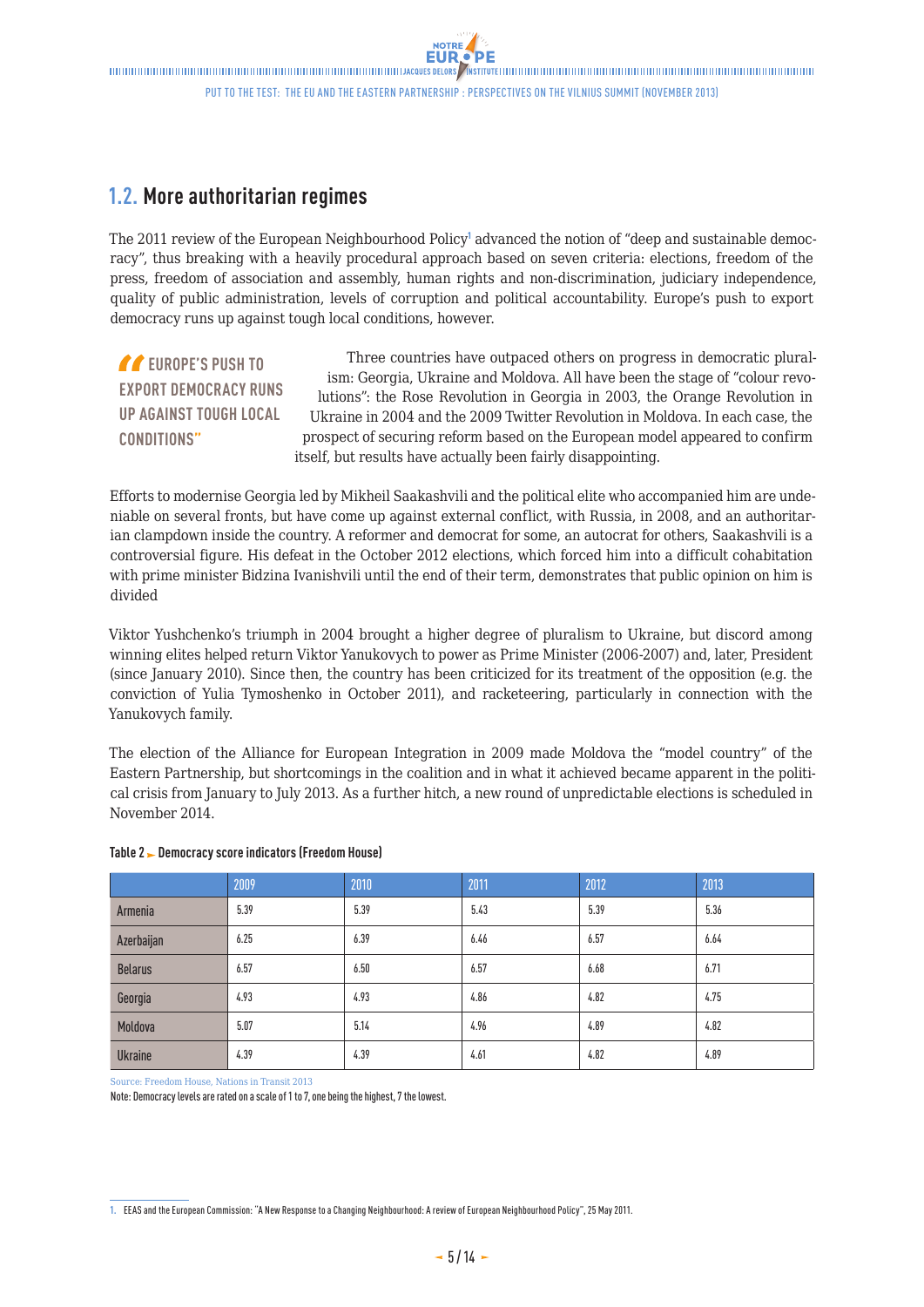<span id="page-5-0"></span>Two points can be made concerning political developments in eastern partner countries:

- A look at the Freedom House democracy score indicators shows two categories of countries, with those closest to the EU obtaining the highest scores. Between 2009 and 2013, conditions worsened in Ukraine, Belarus and Azerbaijan, and those in Armenia languished. Conditions improved in Moldova and Georgia, albeit gradually. Similarly, according to the European Integration Index<sup>2</sup>, Moldova has, so far, gone the furthest in the reform process, followed by Georgia. While Armenia trails closely, the other countries have fallen behind, with conditions in Ukraine getting considerably worse.
- • European politics have not avoided the two-tier trap: the obvious ostracism levelled against the autocratic Lukashenko did not apply to oil-rich Azerbaijan. If Europe does not adopt appropriate policies to deal with the latter, it will be in the same position it found itself in relation to the southern Mediterranean – viewed as favourable to the region's dictatorships.

# **1.3. Unequal socio-economic change**

Eastern partner countries are consistently less developed than those of the EU, and follow different development models.

Belarus is unquestionably the richest of the six, with a GDP equivalent to 45.3% of the European average. This is less than neighbouring Poland (60.9%) but more than Romania (37%) and Bulgaria (41.3%), both of which are EU Member States. In contrast, per capita GDP in Moldova is only 10% of the EU average. A real economic divide thus exists, even if there is definite potential for these countries to catch up.

The region's economies present several weaknesses: high-level corruption, (particularly in Ukraine, and, notably not in Georgia), lack of access to financing, inefficient national bureaucracies, poor transportation infrastructure (with the exception of rail networks) and inconsistencies in certain tax policies are among the problems to be resolved for a better business climate in these countries.

It is important to note that, despite sharing similar pasts, EaP countries have followed different paths of development. Their assets, in terms of raw materials, political trends (privatisation policies, for example) or their technological capacities differ. Belarus is a regional leader in information technologies<sup>3</sup> whereas the others are clearly behind. Azerbaijan possesses a wealth of natural resources, such as offshore oil (Azeri-Chirag-Guneshli complex) and gas fields (e.g. Shah Deniz). Georgia has adopted an energetic reform strategy to attract foreign investments.

| <b>COUNTRY</b> | <b>PER CAPITA GDP</b><br>(IN \$, PPP RATE,<br>2012 ESTIMATE) | <b>WEALTH INDEX (EU</b><br>$= 100 = \text{\textsterling}35,100$ | <b>DOING BUSINESS 2013</b><br>(185 COUNTRIES) | GLOBAL<br><b>COMPETITIVENESS</b><br><b>INDEX (144 COUNTRIES)</b> | <b>CORRUPTION</b><br><b>(TRANSPARENCY</b><br><b>INTERNATIONAL)</b><br>-176 COUNTRIES) |
|----------------|--------------------------------------------------------------|-----------------------------------------------------------------|-----------------------------------------------|------------------------------------------------------------------|---------------------------------------------------------------------------------------|
| Armenia        | 5.900                                                        | 16.8                                                            | 32 <sup>nd</sup>                              | 82                                                               | 105 <sup>th</sup>                                                                     |
| Azerbaijan     | 10.700                                                       | 30.5                                                            | 67 <sup>th</sup>                              | 46                                                               | 139th                                                                                 |
| <b>Belarus</b> | 15.900                                                       | 45.3                                                            | 58 <sup>th</sup>                              | Not assessed                                                     | 123rd                                                                                 |
| Georgia        | 6,000                                                        | 17.1                                                            | 9 <sup>th</sup>                               | 77                                                               | 51 <sup>st</sup>                                                                      |
| Moldova        | 3,500                                                        | 10                                                              | 83rd                                          | 87                                                               | 94 <sup>th</sup>                                                                      |
| <b>Ukraine</b> | 7,500                                                        | 21.4                                                            | 137 <sup>th</sup>                             | 73                                                               | $144$ <sup>th</sup>                                                                   |

#### **Table 3 Economic indicators**

Sources: CIA World Factbook 2013; Doing Business 2013; Global Competitiveness Report 2013; Transparency international – Corruption Perceptions Index 2013

**<sup>2.</sup>** International Renaissance Foundation, Open Society Foundations, "European Integration Index 2013 for Eastern Partnership Countries", 2013.

**<sup>3.</sup>** Grigory Ioffe, "Public Opinion and Hi-Tech Startups in 'Europe's last dictatorship'", *Eurasia Daily Monitor*, Vol.10, #39, 1 March 2013.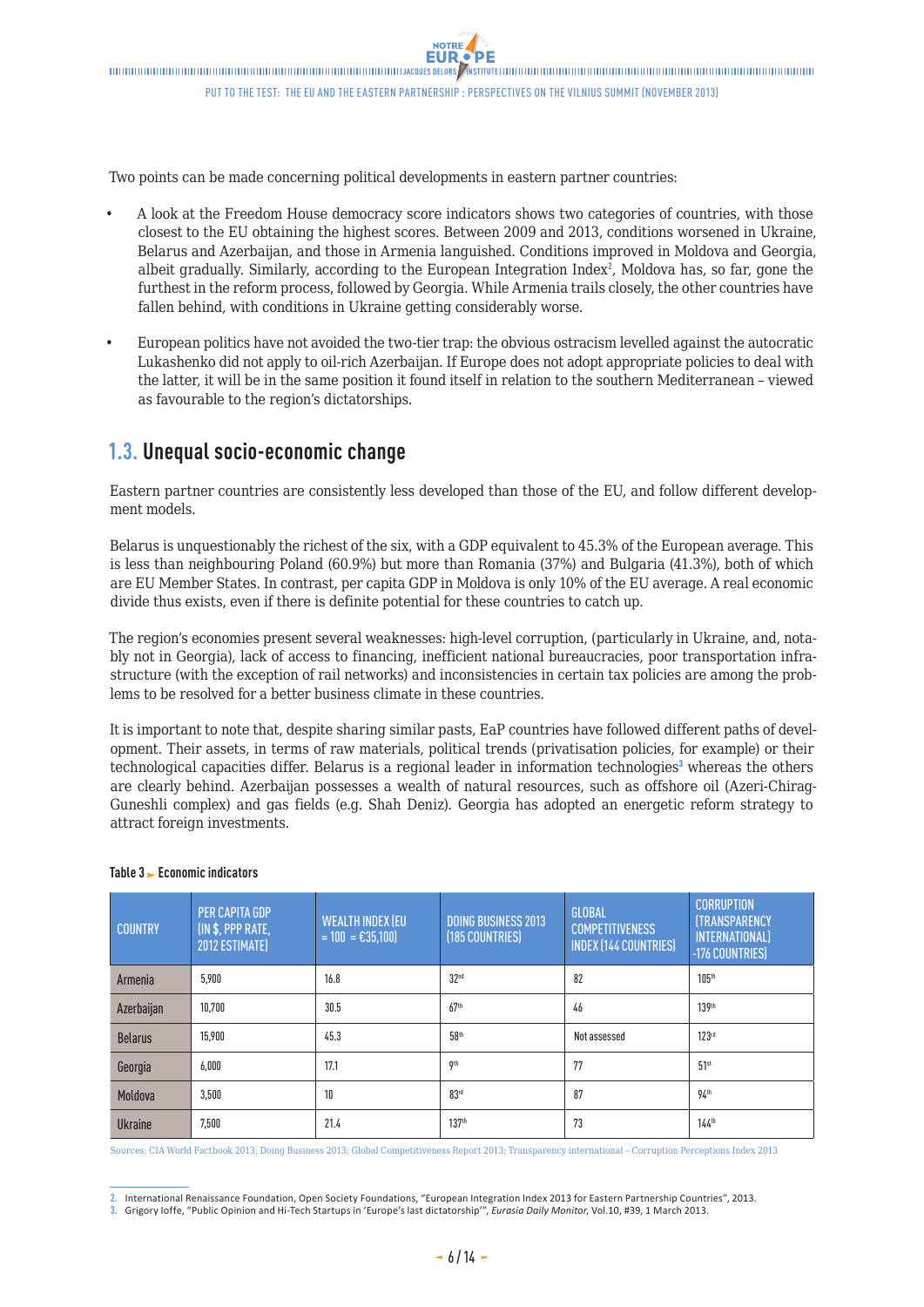<span id="page-6-0"></span>Eastern Partnership countries also have low fertility rates (with the exception of Azerbaijan, where replacement level rates are nearly reached), substantially higher infant mortality rates than in the EU (except in Belarus) and life expectancies ranging from 68 to 74 years. Sizeable differences also exist in Human Development Index (HDI) rankings, levels of inequality (see the Gini coefficient) and urbanisation rates (which range from 47% in Moldova to 75% in Belarus).

| <b>COUNTRY</b> | <b>HDI 2013</b><br>(RANKING) | <b>GINI COEFFICIENT</b> | <b>URBANISATION</b><br>(2010) | <b>FERTILITY RATE</b> | <b>LIFE EXPECTANCY</b><br>AT BIRTH | <b>INFANT</b><br><b>MORTALITY RATE</b> |
|----------------|------------------------------|-------------------------|-------------------------------|-----------------------|------------------------------------|----------------------------------------|
| Armenia        | 0.729(87)                    | 30.9 (2008)             | 64%                           | 1.39                  | 74.4                               | 17.6                                   |
| Azerbaijan     | 0.734(82)                    | 33.7 (2008)             | 52%                           | 1.92                  | 70.9                               | 27.7                                   |
| <b>Belarus</b> | 0.793(50)                    | 27.2 (2008)             | 75%                           | 1.46                  | 70.6                               | 3.7                                    |
| Georgia        | 0.745(72)                    | 46 (2011)               | 53%                           | 1.46                  | 73.9                               | 14.2                                   |
| Moldova        | 0.660(113)                   | 38 (2008)               | 47%                           | 1.55                  | 69.6                               | 13.3                                   |
| <b>Ukraine</b> | 0.740(78)                    | 28.2 (2009)             | 69%                           | 1.29                  | 68.8                               | 8.2                                    |

#### **Table 4 Social and demographic indicators**

Sources: 2013 Human Development Report; CIA World Factbook, June 2013

Certain categories of the population are generally subject to vulnerable living conditions: rural populations, youth and women are more exposed to high levels of underemployment, deskilling and the spread of seasonal work. High levels of soil erosion in EaP countries, along with negligible forest resources, poor waste management, energy inefficiency and water pollution are major environmental problems in the region.

# 2.The Eastern Patnership: objectives and factors to consider

# **2.1. Development of the partnership**

A shift in European policy towards Eastern Europe and the Southern Caucasus has occurred since the early 1990s. Initially viewed by Europeans as a post-soviet sphere under the tight control of Russia, these countries later became "neighbours" – an area which, under the aegis of the European Neighbourhood Policy (ENP) launched in 2004, could be reshaped to fit a European model. This new perspective was confirmed in 2009 with the creation of the Eastern Partnership specifically for these countries (the ENP also includes Mediterranean states). The 2011 review of the ENP prior to Poland's EU presidency and the second EaP Summit promised more to those who reformed more ("more for more"), thus reflecting a higher consideration of civil society's role and of democracy issues. There are risks to this approach, however: it may result in "less for less", whereby both parties lose interest in the partnership; the weakened credibility of the EU if means are insufficient, or a need to impose sanctions, which the EU is often reluctant to do.

*MODERNISATION AND* **REFORM EFFORTS WITHIN THE EASTERN PARTNERSHIP HAVE BEEN LARGELY DISAPPOINTING OVER THE LAST FOUR YEARS"**

Overall, modernisation and reform efforts within the Eastern Partnership have been largely disappointing over the last four years. Some primarily view the EaP as a politically unrewarding bureaucratic policy measure; a means of securing dialogue between parties rather than a programme for regional transformation. Economic and business ties between the EU and its eastern partners remain fundamentally unchanged and are shaped more by the vicissitudes of the current crisis than by economic integration. The financial and political costs of reform are high, given that the end result – EU membership or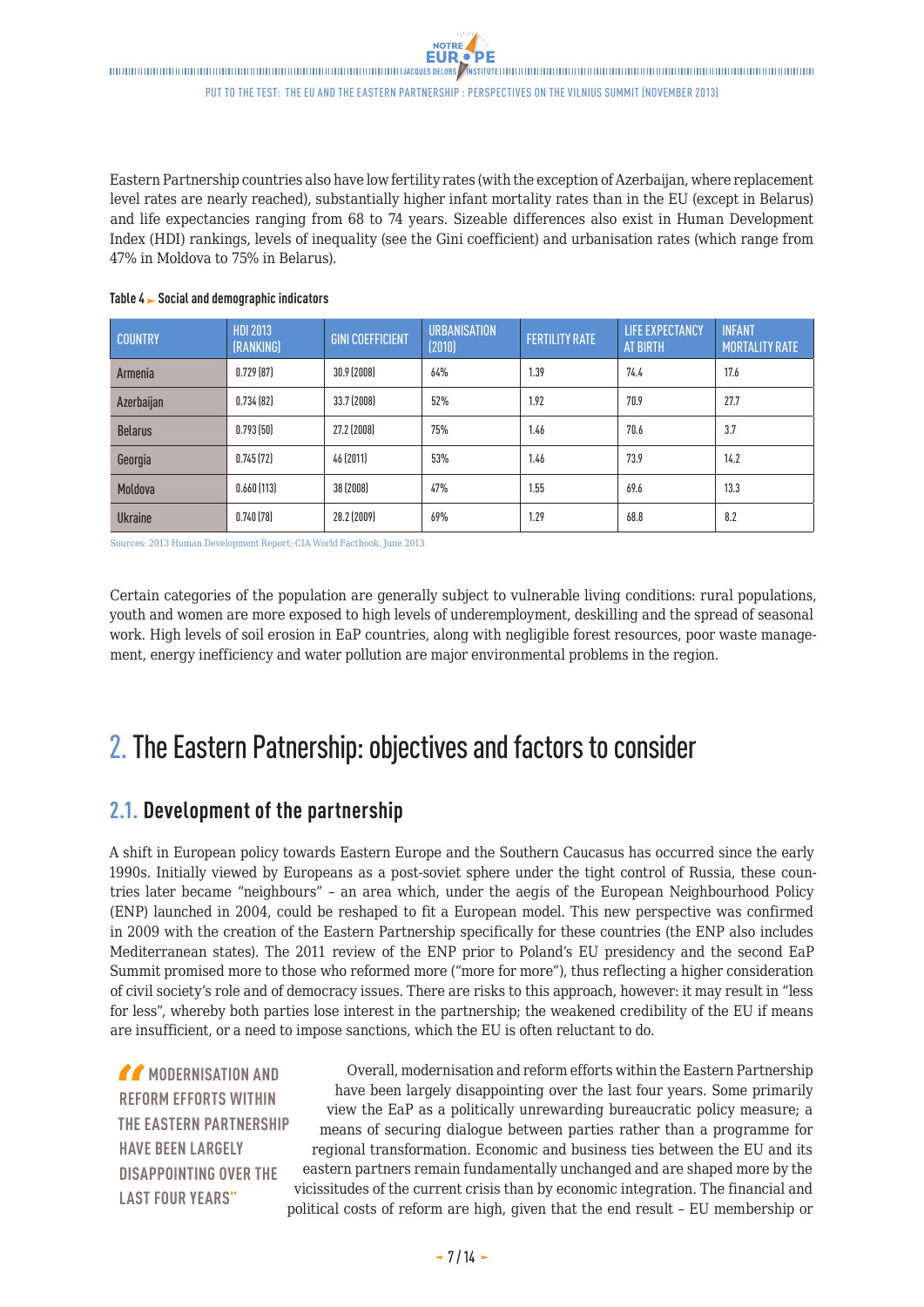<span id="page-7-0"></span>economic integration – is unknown. European stakeholders have incoherent long-term goals and major objectives for the EaP at a time when the EU is more focused on its own problems. This sometimes wavering commitment contrasts with to Russia's clear push for economic integration within a Eurasian Union using all means possible (energy prices, business hurdles, threats to withdraw military support and change the security balance, etc.). Armenia's decision to join the Eurasian Union in September 2013, to the detriment of closer ties with the EU, is a clear illustration of Russian inclinations.

For organisers, the main objective of the Vilnius Summit is to firmly establish a political partnership between the EU and its eastern neighbours which will lead to closer economic ties and greater mobility.

# **2.2. Seeking a political partnership**

The Association Agreement (AA) is a new generation of bilateral agreement aimed at deepening political and economic ties between the EU and its eastern partners in several areas including trade liberalisation. The signature of such an agreement should be the principal challenge of the Vilnius submit, before President Ianoukovitch's renouncement. Conversely, the agreement is ready to be initialed for two other partners, but the latter are indisputably weakened by the Ukrainian position.

Less than a promise of EU membership, which disagreeing EU Member States are not ready to offer, an AA is no doubt Europe's most effective political asset in its eastern neighbourhood. The EU rarely imposes sanctions; it did, on Belarus, following the 2010 elections, but displayed a relative indifference to the fate of Azerbaijanis, whose government respects democracy as little as Belarusian leaders but in whose country Europe's energy interests are greater. Signing an AA would introduce a certain degree of differentiation between dissimilar partners in line with the "more for more" principle established following the ENP review. The EU tried, in the perspective of the Vilnius submit, to demand the release by the Ukrainian authorities of the former Prime minister Ioulia Timochenko, symbol of a selective justice condemned by Brussels. The fear to see Mrs Timochenko back in the political game, the Russian economic and political pressures, and the late interrogations from part of the business community about the profits of an agreement with the EU have constrained the Ukrainian power not to sign the association agreement, contrary to what was expected in Vilnius. Nothing indicates that the Ukrainian position won't evolve after the 2015 presidential elections.

The European project is an ambitious one. It entails the adoption of a Deep and Comprehensive Free Trade Agreement and increased mobility for its neighbours. Realistically, however, an appropriate legal framework is not enough; success hinges on reform being implemented by governments whose interests are best served without transparency or real change. The adoption and implementation of the EU's third climate and energy package, for example, has encountered fierce opposition in eastern countries.

### **2.3. Economic convergence through the Deep and Comprehensive Free Trade Agreement (DCFTA)**

**THE DCFTA, CORNERSTONE OF THE PARTNERSHIP, AIM AT ALIGNING NEIGHBOURING STATES' STANDARDS AND REGULATIONS WITH EUROPEAN ONES"**

A cornerstone of the Eastern Partnership, the Deep and Comprehensive Free Trade Agreement, or DCFTA, is aimed at aligning neighbouring states' standards and regulations with European ones. In other words, European stakeholders seek to export the *acquis communautaire* to political, economic and administrative contexts in the east in order to incorporate these areas into Europe's geo-economic sphere. This objective specifically targets Georgia, Moldova and Ukraine; Azerbaijan, not a WTO member (which is a pre-requisite) cannot take part; Belarus opted for the Eurasian Union from the beginning; and the president of Armenia, in a dramatic about-face in early

September, has turned to Russia, nixing any plans to sign a DCFTA.

The establishment of a DCFTA must give eastern countries better access to Europe's internal market, a role in the European division of labour, and to the industrial, agricultural and service sectors. This involves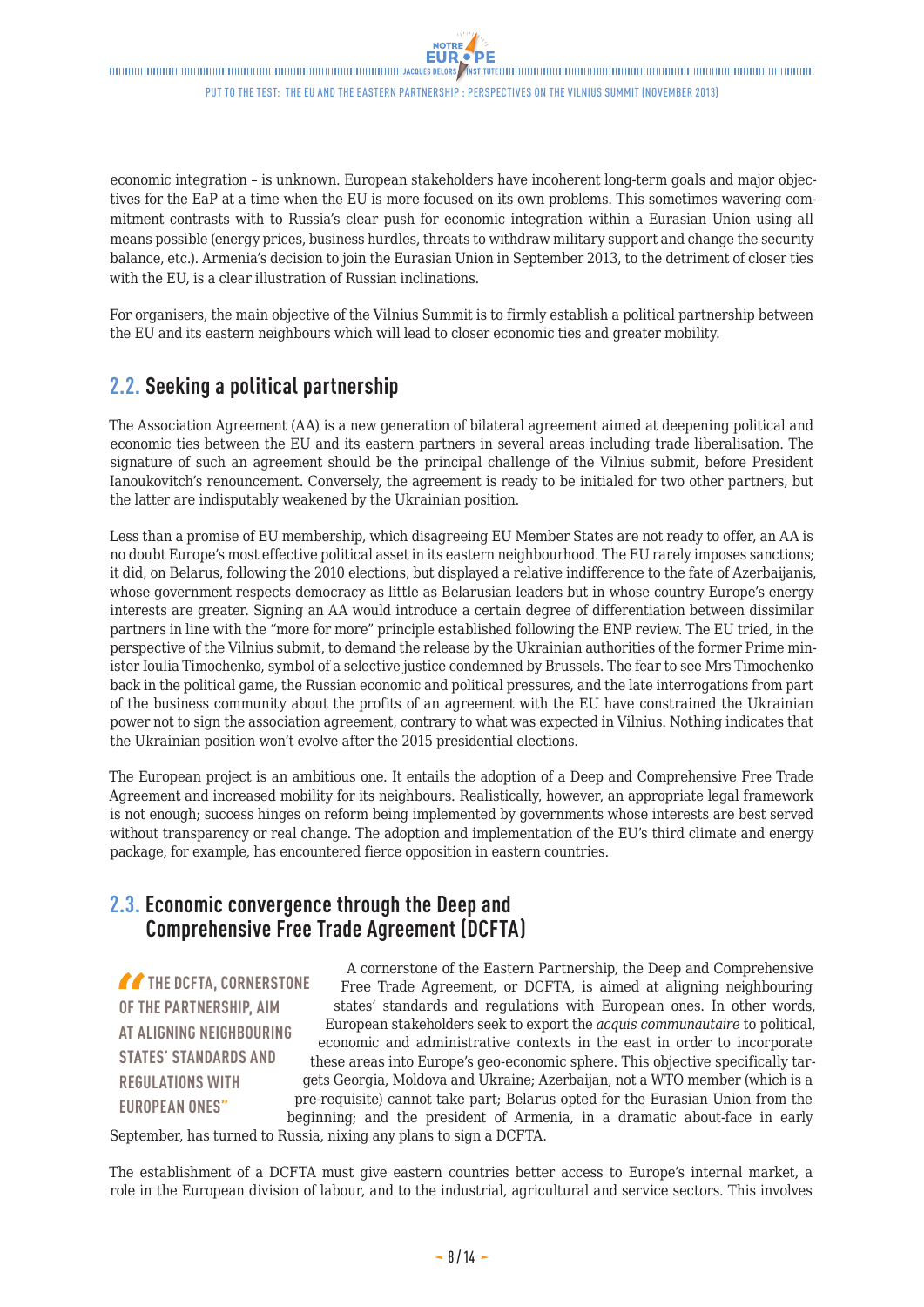<span id="page-8-0"></span>considerable adaptation efforts and significant spending. Contrary to appearances, the DCFTA is more political than economic in nature: a still very low percentage of European trade is with eastern countries. As an example, approximately 1.5% of European exports go to Ukraine (Europe's biggest EaP trading partner), but nearly a quarter of Ukrainian exports are sent to Europe.

Two crucial challenges remain<sup>4</sup>:

- Sanitary and Phyto-sanitary (SPS) standards aim to protect public health and ensure consumer food safety. EaP countries use the same historical system of standards, known as GOST ('*gosudarstvenni standart*', meaning 'state standard'), which is very different to the one used by the WTO. Convergence in this area requires extensive and costly administrative reform, particularly concerning health. Due to current certification requirements, for example, access to European markets is severely limited for meat produced in EaP countries.
- Effective competition policy, particularly with regard to state aid, requires an adequate regulatory framework and well-functioning institutions. Quite often, though, the appearance of strong institutions attracts hostility from the local business community, which is often close to the government and whose profit margins depend on market opacity.

## **2.4. Mobility and migration**

Naturally, mobility is a crucial issue for eastern partners, who could not leave the Soviet Union less than a quarter of a century ago. Since the fall of the USSR, former soviet societies and states, like the European Union, have had to adapt to this challenge.

Discussions have focused primarily on visa liberalisation for EaP citizens – in exchange for stricter control over migration, for example – but several factors are at play. Migration has important political implications and can shape a country's electorate: in Armenia and Georgia, one in four people are migrants. The ruling elite in these countries study abroad in some cases. One interesting example of migration is Georgia's former prime minister Bidzina Ivanishvili, who was able to run for office without being a citizen of the country he wished to lead<sup>5</sup>. Migration also has economic repercussions of varying importance - on remittances, for example. These account for 23.1% of Moldova's GDP, nearly ten times the amount of foreign direct investment the country receives<sup>6</sup> (2010). This inflow of funds can have a limited impact on development, however, or even be counterproductive if they are not used within the framework of a production-based development policy, a problem known as 'Dutch disease'<sup>7</sup> . In contrast, the impact of remittances is limited in Belarus and relatively modest in the other countries.

| <b>COUNTRY</b> | <b>NUMBER OF EMIGRANTS</b><br>(IN THOUSANDS, 2011) | % OF EMIGRANTS IN THE<br>POPULATION (2011) | <b>REMITTANCES</b><br>/ GDP (2009) | <b>NUMBER OF SCHENGEN VISAS</b><br>PER 1,000 INHABITANTS (2011) |
|----------------|----------------------------------------------------|--------------------------------------------|------------------------------------|-----------------------------------------------------------------|
| Armenia        | 870                                                | 28.2%                                      | 9%                                 | 11.2                                                            |
| Azerbaijan     | 1.432                                              | 16%                                        | 3%                                 | 4.5                                                             |
| <b>Belarus</b> | 1.778                                              | 18.6%                                      | 0.6%                               | 61                                                              |
| Georgia        | 1,057                                              | 25.1%                                      | 6.4%                               | 13.2                                                            |
| Moldova        | 770                                                | 21%                                        | 23.1%                              | 14                                                              |
| <b>Ukraine</b> | 6,563                                              | 14.4%                                      | 2%                                 | 24.2                                                            |

#### Table 5 Mobility and migration

*Sources: Migration and Remittances Factbook, 2011;* Yeliseyeu, Andrei, "How isolated is Belarus? Analysis of Schengen countries' consular statistics (2007-2011)", Belarusian Institute for Strategic Studies, 7 July 2012.

**<sup>4.</sup>** Laure Delcour, Kataryna Wolczuk, "Approximation of the national legislation of Eastern Partnership countries with EU legislation in the economic field", European Parliament, May 2013.

**<sup>5.</sup>** He had a French passport at the time and was unable to regain Georgian citizenship.

**<sup>6.</sup>** Migration Policy Institute, 2011. http://www.migrationinformation.org/datahub/remittances/Moldova.pdf

**<sup>7.</sup>** Dutch disease occurs when a currency becomes overevaluated due to an inflow of foreign funds and contributes to a decline in price competitiveness.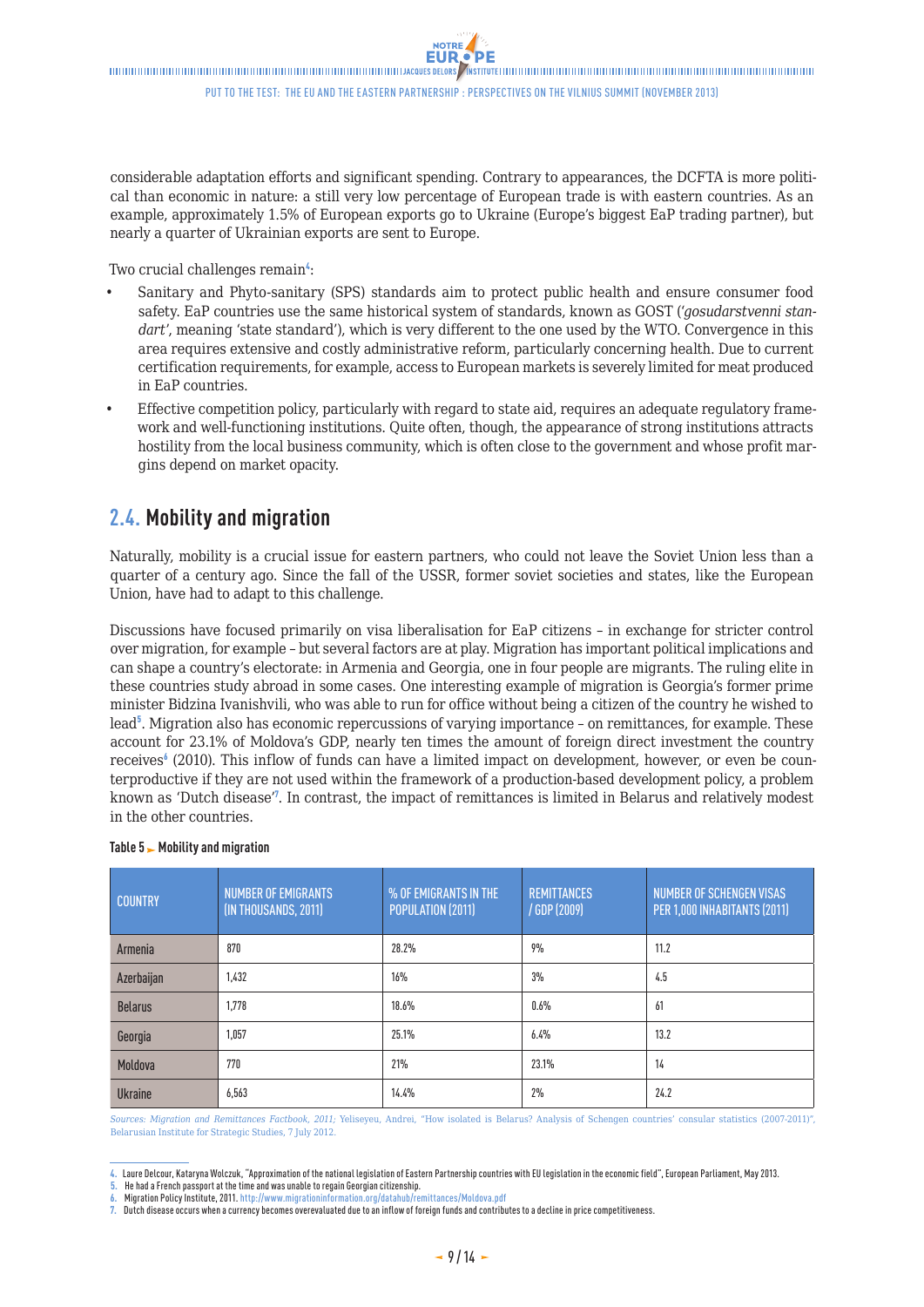<span id="page-9-0"></span> $\label{thm:main} The minimum minimum minimum minimum minimum maximum number of samples. The structure of the number of samples are the same, the number of samples are the same, the number of samples are the same, the number of samples are the same, the number of samples are the same, the number of samples are the same, the number of samples are the same, the number of samples are the same, the number of samples are the same, the number of samples are the same, the number of samples are the same, the number of samples are the same, the number of samples are the same, the number of samples are the same, the number of samples are the same, the number of samples are the same, the number of samples are the same, the number of samples are the same, the number of samples are the same, the number of samples are the same, the number of samples are the same, the number of samples are the same, the number of samples are the same, the number of samples are the same, the number of samples are the$ 

Put to the test: the EU and the Eastern Partnership : Perspectives on the Vilnius Summit (November 2013)

The EU is addressing this situation by facilitating legal migration, including circular migration, provided that measures are taken – including a crackdown on organised crime and corruption, and readmission agreements – to prevent and fight illegal immigration. Establishing a visa-free travel regime is at the heart of discussions on visa issues launched in October 2009 with Ukraine, in June 2010 with Moldova and in June 2012 with Georgia. As such, eastern partners must work with Europol and Eurojust to enhance police and judicial cooperation, and with Frontex to ensure the security of Europe's external borders. In addition to security, European policy is also aimed at improving student mobility. A look at EU-bound migration data shows there is no correlation between migratory movement and cooperation with Europe however. Judging from the number of Schengen visas granted per 1,000 inhabitants, Belarus has received the most, despite the limited influence of the EU on this country. In comparison, twelve times fewer visas per capita were granted to Azerbaijan, the country least interested in the EU, and nearly three times fewer were granted to Ukraine, which ranks second in this category.

# 3. Recommendations for the Eastern Partnership

### **3.1. Recognise the multipolar nature of the neighbourhood**

Ukraine's about-face only days before the scheduled signing of the association agreement seriously calls into question the Eastern Partnersip's entire future. Unlike during the era of enlargements in 2004 and 2007, the EU is no longer the only player setting the rules of the game today and the enlargement of NATO has no longer been on the agenda of the countries involved since at least August 2008, while the resources committed are a far cry from those committed during the enlargement era.

**THE RECENT ABOUT-FACE BOTH IN ARMENIA AND IN UKRAINE IS BOUND TO HAVE AN IMPACT ON THE OTHER EASTERN PARTNERS"**

Thus it is hardly surprising to see Russia playing a more important role in today's debates. Moscow, of course, still occupies a privileged position in an area which it considers to be an area of priority interest for it, as we can see from its pro-active diplomacy. For a long time its influence was held to boil down either to the purely military, in various unresolved conflicts, or to its aggressive energy diplomacy. But that was underestimating Russia's capacity for wielding influence, its soft power resting on a given image, on freedom of movement, on culture and on language. In that regard, Russia is not much different from any other traditional regional power seeking to mould its own neighbourhood. Its proposal to set up a "Eurasian Union" designed to promote eco-

nomic and political integration among those countries in a supranational union is being given serious consideration today, and it is bolstered by economic and political pressure from Moscow. And the recent about-face both in Armenia and in Ukraine is bound to have an impact on the other eastern partners.

In addition to Russia, Turkey, too, is wielding greater influence than it ever has in the past, Ankara having forged close ties with Azerbaijan and with Georgia, although attempts to revive good relations with Armenia, which officially got under way in 2008-9, have failed. Its presence in Eastern Europe, however, while by no means incidental, is less of a priority. But having said that, the wave of protest that rocked Turkey in June 2013 has in no way undermined the new clout that the country has begun to wield in the region, and in future its interests may not necessarily converge with those of the EU, also in the light of the mutual disappointment reigning in the sphere of ties between the EU and Turkey. And in addition to all of this, China, too, has growing interests in the region, and Iran is a major presence in the Caucasus.

In this context, the EU must adopt a new approach to security and economic issues.

The proposal for tripartite talks between the EU, Ukraine and the Customs Union makes sense, and it may be implemented on the sidelines of Eastern Partnership summits. The need to depoliticise the issue of free trade and to move, in the longer terms, towards a free-trade area involving these various players is an excellent move in the right direction. Despite the obvious lack of trust among the various players, it would form a configuration capable of catering for the unique situation of the countries in the neighbourhood, of allaying recently observed tension and or modernising the economies in the neighbourhood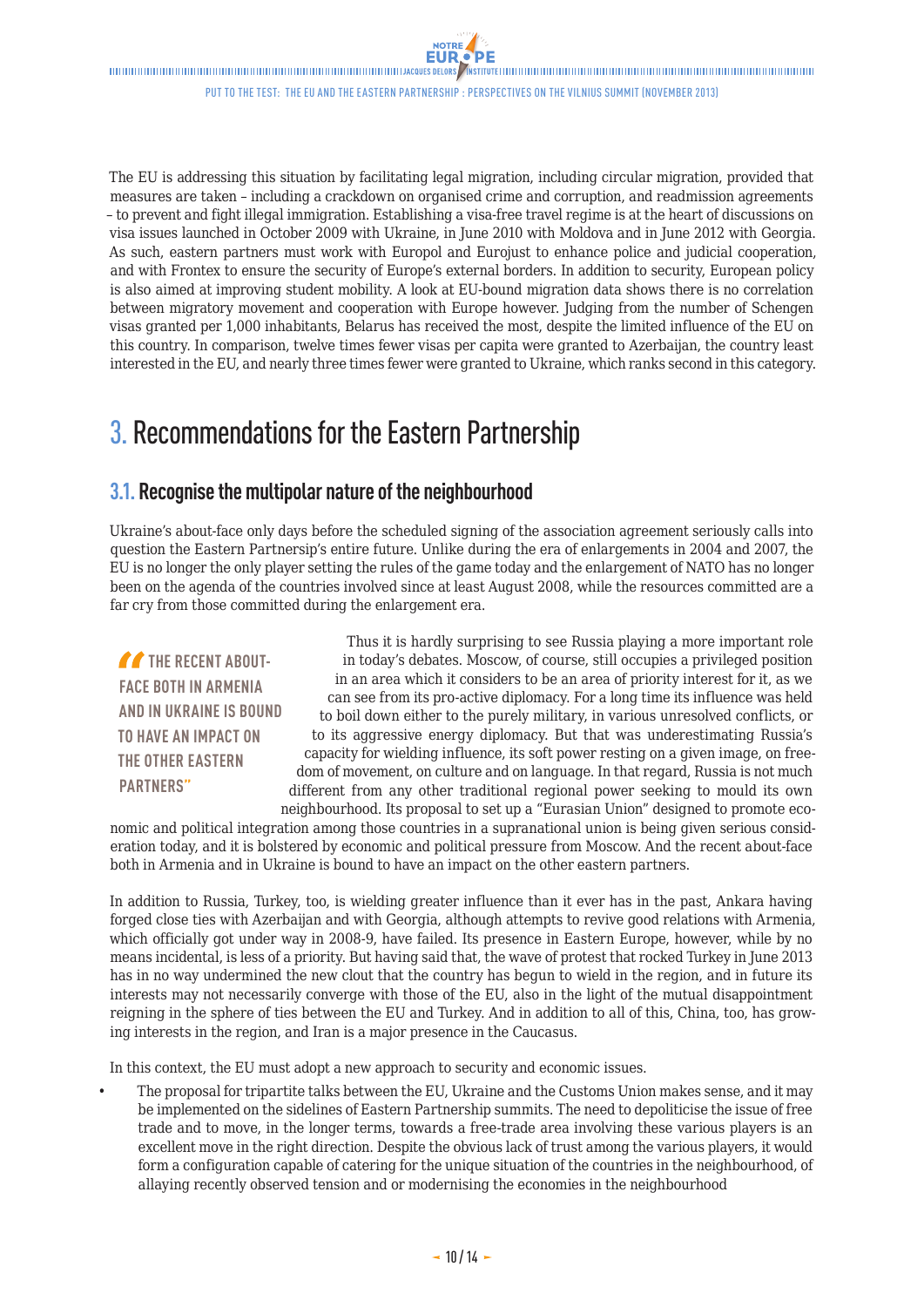<span id="page-10-0"></span>Until now, the EU has adopted a relatively low profile on matters of security, despite the existence of ongoing conflicts (Nagorno-Karabakh, South Ossetia, Abkhazia, Transnistria). Conflicts in the Caucasus are clearly more difficult to resolve than the one in Transnistria. A Franco-German partnership, based on cooperation mechanisms and including other stakeholders, could be a way to resolve the Transnistrian conflict that is completely in line with European policy<sup>8</sup>.

**Figure 1 Achieving the Two Objectives of a French-German Initiative on the Transnistria Conflict**



Source: Author

Given the adaptation efforts demanded of eastern partners in the framework of DCFTAs, the creation of an EU investment fund for the Eastern Partnership is an idea worth pursuing<sup>9</sup>. Its purpose would be to raise awareness of these markets, promote European investment and facilitate economic, technical and administrative modernisation.

### **3.2.Enforce government compliance and involve civil society stakeholders**

The Eastern Partnership must include civil society as well as the governments and state agencies of member countries.

For too long, European stakeholders have focused their attention on governments rather than citizens. Today, the EU must be more actively demanding of governments and engage with different segments of populations (in rural areas, minorities, including linguistic ones) on tangible issues –when it launches discussions on visas, for example. Furthermore, the reform measures prescribed to governments must be targeted: a lack of hierarchy in the reform process only results in inefficiencies. Effective reform is made by focusing on a few key institutions such as a country's interior ministry or customs service, as seen with the EU Border Assistance Mission to Moldova and Ukraine, which had a fairly clear mandate.

The EU must also include civil society in key negotiations by sharing information and organizing consultations. Post-secondary grant and exchange programme policies must be enhanced by also promoting conditions for a successful return home. Civil society stakeholders must be involved in DCFTA negotiations by establishing social and environmental impact studies. Economic and social councils, created to facilitate dialogue between employee and employer unions as well as other social partners, can be very useful in this regard<sup> $0$ </sup>.

**<sup>8.</sup>** Florent Parmentier, David Rinnert, "Finding common denominators in the Eastern Partnership region: Towards a strategic French-German cooperation in the Transnistrian conflict", Policy Brief IDIS Viitorul / Friedrich Ebert Foundation, 2013.

**<sup>9.</sup>** Sadowski, Rafal, "Partnership in Times of Crisis. Challenges for the Eastern European Countries' integration with Europe", Warsaw, Centre for Eastern Studies, Point of View 36, July 2013, p.51-53. **10.** For the example of Moldova, see Evelyne Pichenot, "The EU's relations with Moldova: What role for organised civil society?", European Economic and Social Committee, REX/339, Brussels, July 2012.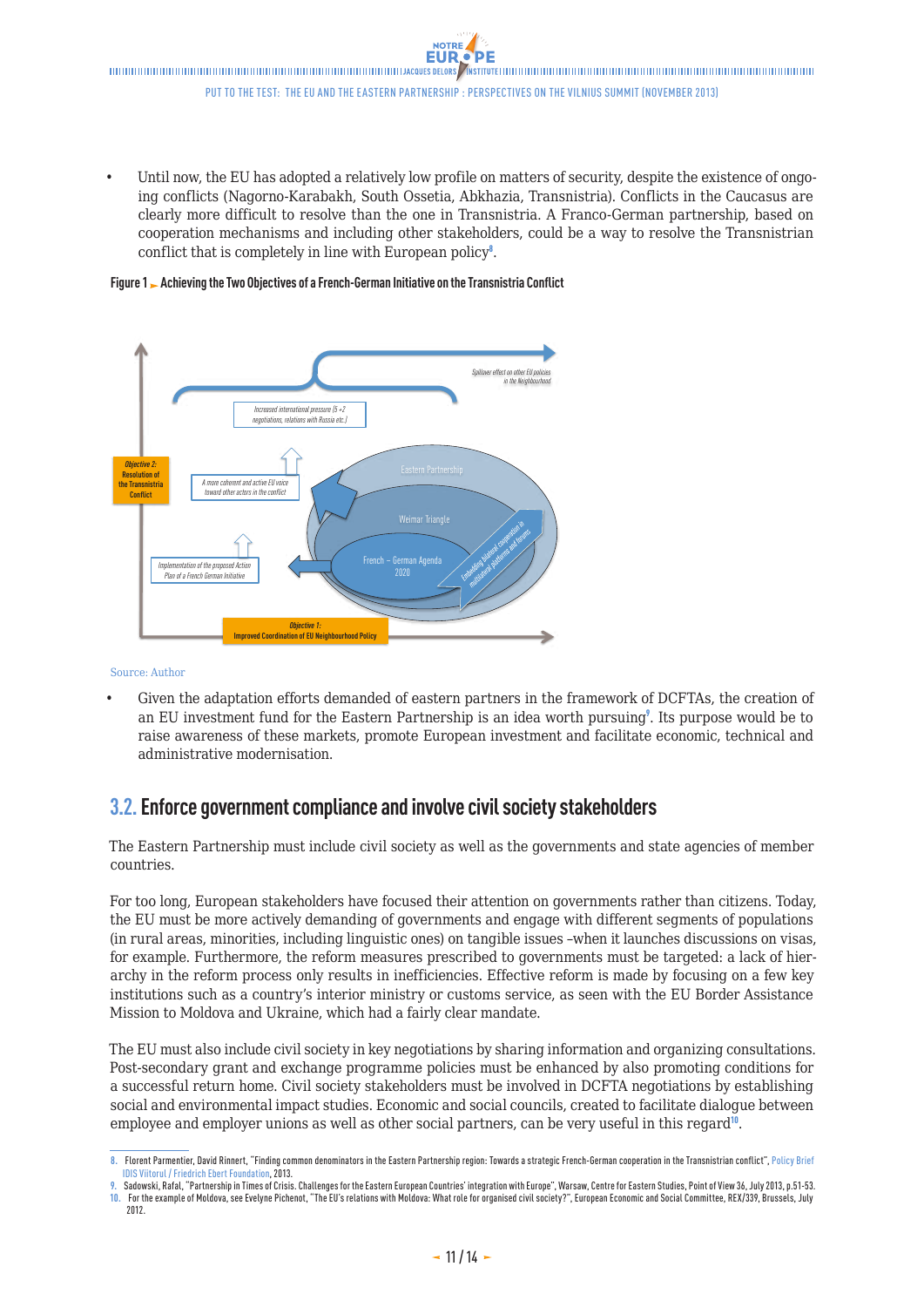# <span id="page-11-0"></span>**CONCLUSION. PROSPECTS FOR THE EASTERN PARTNERSHIP IN 2020**

Backed by Central Europeans, the Eastern Partnership's objective has been to draw Eastern Europe and the Southern Caucasus towards European standards. There is no question that the economic and financial crisis in the euro area, and Russia's more tenacious policies, have stifled Europe's ability to be a model in the region

### **Figure 2 Prospects: Ten-year scenarios for the Eastern Partnership**



#### Source: Author

The following four scenarios, which more or less reflect the European perspective on the region, describe possible future developments in eastern partner countries:

- "Transformation of the eastern neighbourhood": this scenario implies the predominance of the European model and the mobilisation of citizens. Predictable outcomes of following this path are enhanced commercial cooperation, increased mobility with the EU and a political and administrative system based on the rule of law. It also implies a gradual shift in standards and people's attitudes.
- • "Top-down modernisation": economic modernisation and a greater degree of political pluralism don't always go hand in hand. In other words, eastern countries can adopt economic development strategies and demand stability from their populations in return. In the longer term, the emergence of a middle class should challenge these types of arrangements between the governing elite and the population.
- • "No-choice rotation": mobilising citizens is always possible; the unpredictable nature of such a venture is in fact a condition for success; but even if those in power are less sure of their political grip, European influence may fall short of fundamentally changing the new elite, who may be from the old regime.
- • "Neo-authoritarianism": due to the resilience of the political and administrative elite, the only imaginable reactions to European integration are refusal (denouncing 'European interference') or deception (appearing to implement political and economic reform without actually doing so, or 'building Potemkin villages'). An organised system for distributing economic rents thwarts political progress and hinders economic development. Populations must then be controlled by other, more authoritarian, means.

This scenarios can be used to define European strategy for each partner and for the entire region. Given the growing diversity in these countries and the problems confronting Europe, the EU must show a clear commitment at the Vilnius Summit to supporting its eastern neighbours on their path to Europe, preparing the next steps with a regional perspective, while maintaining a critical distance to enable ongoing dialogue. If the EU has got off to a rather bad start with the las minute Ukrainian withdrawal, we have not to forget that neither the Ukrainian power, nor the Byelorussian power or any other power of the Eastern partership wants to become governors of Russian provinces.

The Vilnius Summit will always be remembered as the summit of Ukraine's defection, but it is up to the EU to clarify its goals and to adapt accordingly if it wishes to play a role in its eastern neighbourhood's transformation.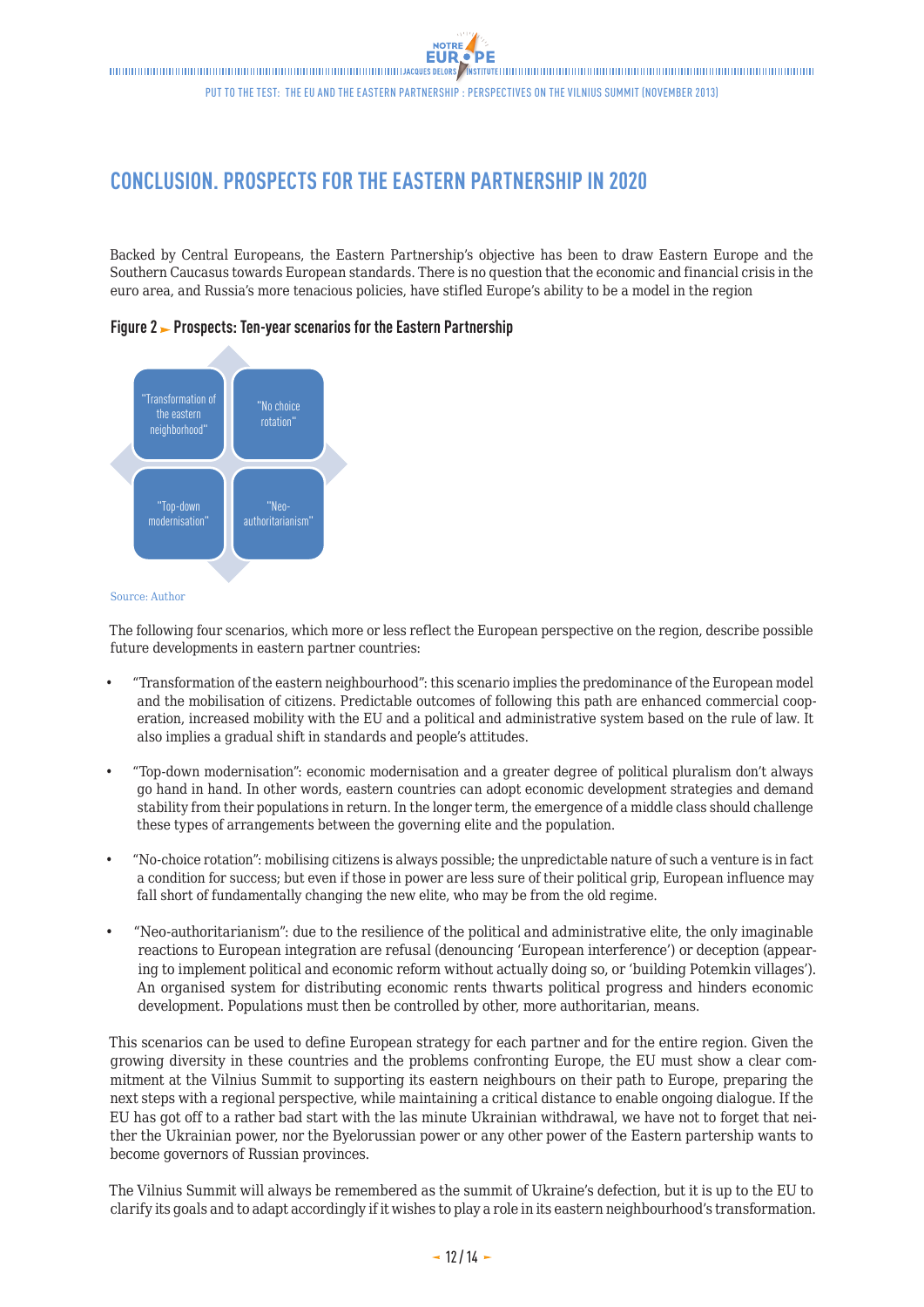**EUR.**  $\blacksquare$ 

'DE

NOTRE

### **BIBLIOGRAPHY**

CIA World Factbook, 2013

Delcour, Laure, Wolczuk, Kataryna, "Approximation of the national legislation of Eastern Partnership countries with EU legislation in the economic field", European Parliament, May 2013

Doing Business, 2013

EEAS and the European Commission: "A New Response to a Changing Neighbourhood: A review of European Neighbourhood Policy", 25 May 2011

Freedom House, *Nations in Transit*, 2013

Global Competitiveness Report 2013

International Renaissance Foundation, Open Society Foundations, "European Integration Index 2013 for Eastern Partnership Countries", 2013

Ioffe, Grigory, "Public Opinion and Hi-Tech Startups in 'Europe's last dictatorship'", *Eurasia Daily Monitor*, Vol.10, n°39, 1 March 2013

Migration and Remittances Factbook, 2011

Parmentier, Florent, Rinnert, David, "Finding common denominators in the Eastern Partnership region: Towards a strategic French-German cooperation in the Transnistrian conflict", *Policy Brief IDIS Viitorul / Friedrich Ebert Foundation*, 2013

Pichenot, Evelyne, "The EU's relations with Moldova: What role for organised civil society?", European Economic and Social Committee, REX/339, Brussels, July 2012

Sadowski, Rafal, "Partnership in Times of Crisis. Challenges for the Eastern European Countries' integration with Europe", Warsaw, Centre for Eastern Studies, Point of View 36, July 2013

The 2013 Human Development Report

Transparency international – Corruption Perceptions Index 2013

Yeliseyeu, Andrei, "How isolated is Belarus? Analysis of Schengen countries' consular statistics (2007- 2011)", Belarusian Institute for Strategic Studies, 7 July 2012